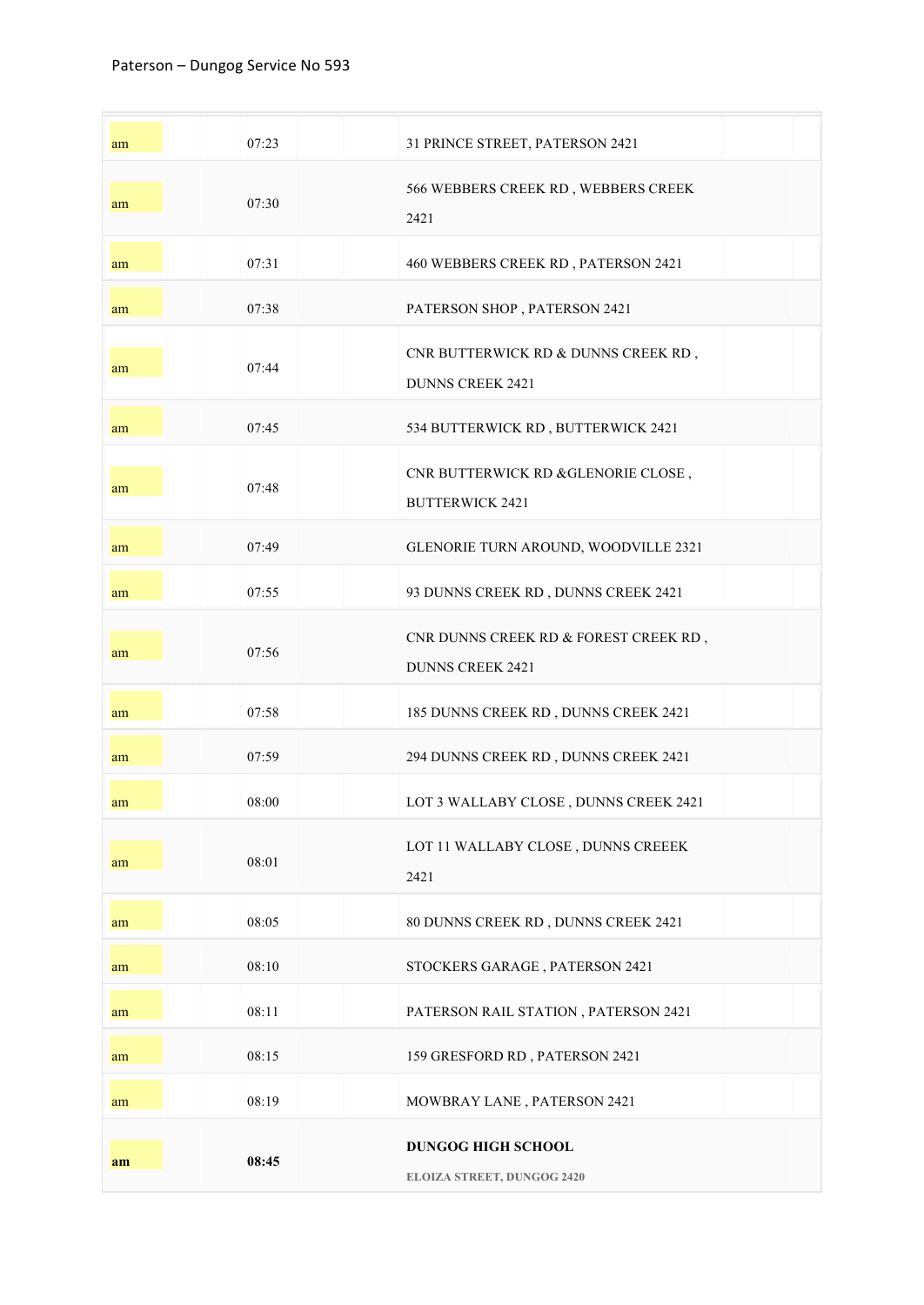| am | 08:49 | ST JOSEPH'S PRIMARY SCHOOL<br>49 BROWN STREET, DUNGOG 2420        |      |
|----|-------|-------------------------------------------------------------------|------|
| am | 08:55 | <b>DUNGOG PUBLIC SCHOOL</b><br>9 CHAPMAN STREET, DUNGOG 2420      |      |
| pm | 15:30 | <b>DUNGOG HIGH SCHOOL</b><br><b>ELOIZA STREET, DUNGOG 2420</b>    |      |
| pm | 15:31 | <b>ST JOSEPH'S PRIMARY SCHOOL</b><br>49 BROWN STREET, DUNGOG 2420 |      |
| pm | 15:33 | <b>DUNGOG PUBLIC SCHOOL</b><br>9 CHAPMAN STREET, DUNGOG 2420      |      |
| pm | 15:55 | MOWBRAY LANE, PATERSON 2421                                       |      |
| pm | 16:00 | 159 GRESFORD RD, Paterson 2421                                    |      |
| pm | 16:02 | PATERSON SHOP, PATERSON 2421                                      |      |
| pm | 16:03 | PATERSON RAIL STATION, PATERSON 2421                              |      |
| pm | 16:04 | OPP STOCKER SEVICE STATION, PATERSON<br>2421                      |      |
| pm | 16:10 | CNR DUNS CREEK RD & BUTTERWICK RD,<br>PATERSON 2421               |      |
| pm | 16:11 | 93 DUNS CREEK RD, DUNS CREEK 2421                                 |      |
| pm | 16:12 | CNR DUNS CREEK RD & FOREST WAY RD,<br><b>DUNS CREEK 2421</b>      |      |
| pm | 16:13 | 185 DUNS CREEK RD, DUNS CREEK 2421                                |      |
| pm | 16:14 | 294 DUNS CREEK RD, DUNS CREEK 2421                                |      |
| pm | 16:15 | LOT 3 WALLABY CLOSE, DUNS CREEK 2421                              |      |
| pm | 16:16 | LOT 11 WALLABY CLOSE, DUNS CREEK 2421                             | Edit |
| pm | 16:19 | 80 DUNS CREEK ROAD, DUNS CREEK 2420                               |      |